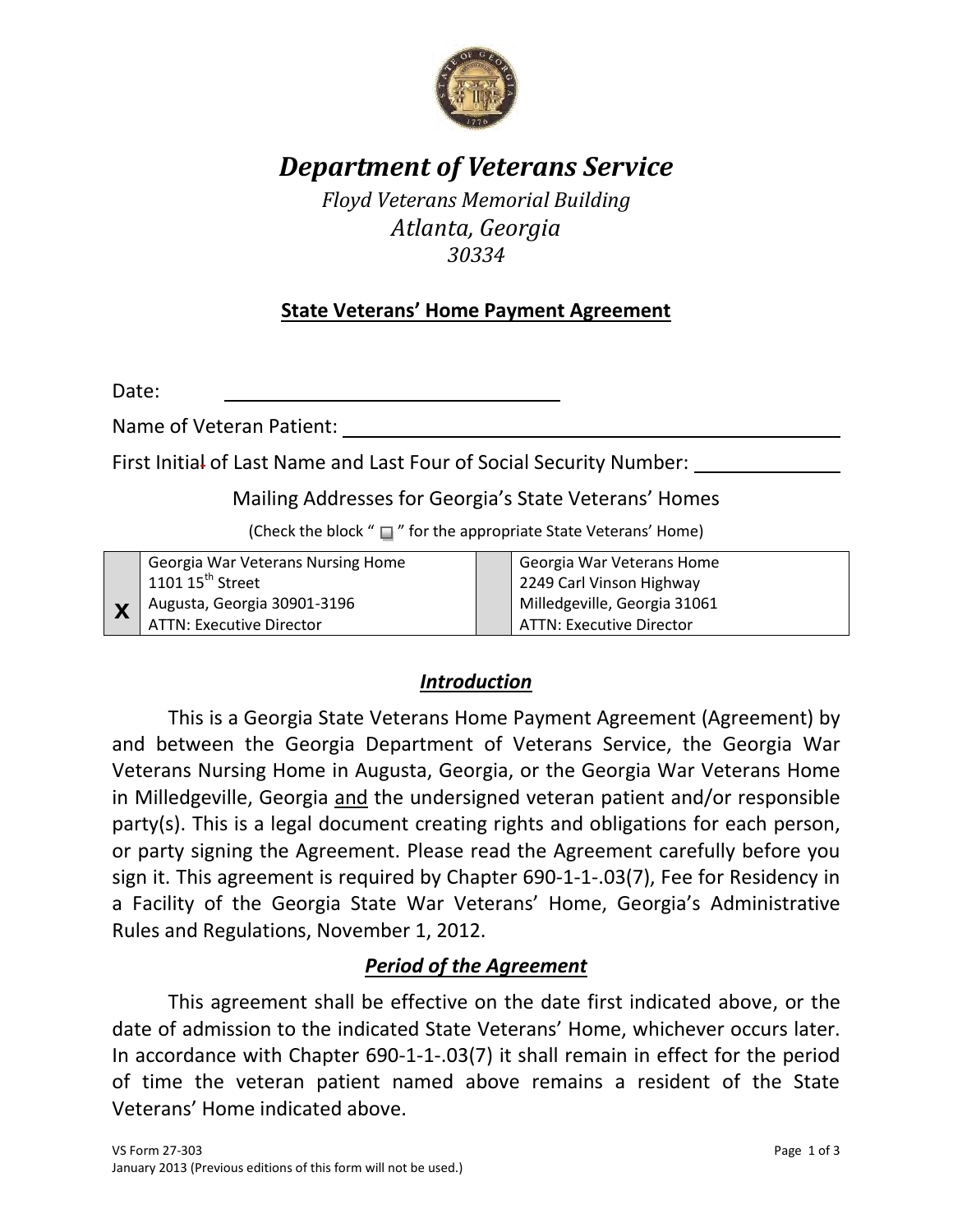## *References to the Parties*

 We believe this Agreement will be more easily understood if we use, where practical, personal pronouns in referring to the parties to this Agreement. References to "we", "our", "home", the "Facility", and to "our Facility" are references to the Georgia Department of Veterans Service, the Georgia War Veterans Nursing Home, or the Georgia War Veterans Home. References to "you" and "your" are references to any person signing this Agreement.

### *Agreement as Veteran Patient or Responsible Party.*

A **Veteran Patient** is an individual who meets the eligibility requirements for residency in a State Veterans' Home as stated in Georgia law and is the actual patient who resides in or will reside in the facility.

A **Responsible Party** is an individual who voluntarily agrees to honor certain specified obligations of financial liability of the Veteran Patient. If you sign this Agreement as the Responsible Party you are accepting responsibility for the Veteran Patient and any debts that may be incurred by the Veteran Patient at the facility related to payment of the Daily Fee and the monthly invoice.

## *Billing and Changes in Rates*

Our current Daily Fee on the date of this agreement is  $\zeta = 27.00$ . We shall provide you with at least 30 days written notice of any increase in the Daily Fee. You agree to pay us our Daily Fee for each day of nursing facility care and services we provide to the Veteran Patient. Such payment shall be made one month at a time. We shall provide you with monthly invoices itemizing total charges incurred by you of the Daily Fee times the number of days the veteran patient was a resident in the home during the month. Invoices will be issued at the beginning of the month of residency in the home and each subsequent month. Payments will be due and payable no later than 10 days following the date of invoice. In the event of death or permanent discharge, fees paid for days not used will be refunded to the Veteran Patients' responsible party; however, any and all outstanding amounts owed will be due and payable within 10 days after the beginning of the month following the death or permanent discharge of the veteran patient. Payments for partial months will be calculated from the first day of the month through the day prior to death or permanent discharge of the Veteran Patient. Our current Daily Fee is expected for bed holds, including but not limited to, hospitalizations and therapeutic leaves. We neither extend credit nor accept payment in installment. (Chapter 690-1-1, Georgia's Administrative Rules) **27.00**

#### *Advance Payment upon Admission*

 New admissions to the facility will make payments to the home for the amount of the Daily Fee from the day/date of admission through the last day of